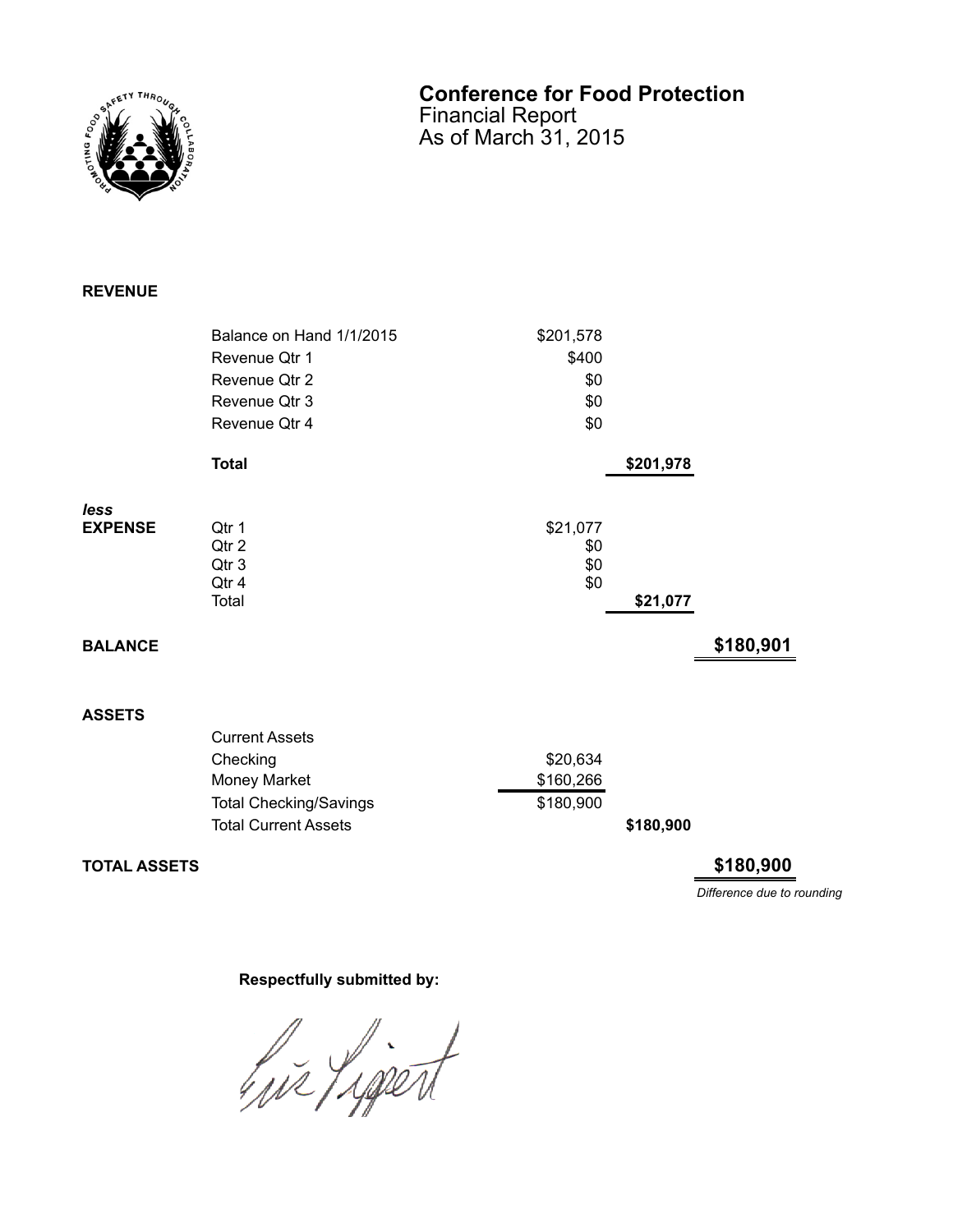## **CFP Budget 2015**

| <b>Revenues</b>                    | <b>Budgeted</b>                |                        | <b>Received</b> |                                    |           |           |    | <b>Cumulative</b>        | <b>Balance</b> |
|------------------------------------|--------------------------------|------------------------|-----------------|------------------------------------|-----------|-----------|----|--------------------------|----------------|
|                                    |                                |                        | Quarter 1       | Quarter 2                          | Quarter 3 | Quarter 4 |    |                          |                |
|                                    |                                |                        |                 |                                    |           |           |    |                          |                |
| <b>Interest Checking/Sav</b>       | \$<br>100                      | \$                     | 68              |                                    |           |           | \$ | 68                       | \$<br>32       |
| Membership                         | \$<br>1,200                    | \$                     | 332             |                                    |           |           | ξ  | 332                      | \$<br>868      |
| Crumbine                           | \$                             |                        |                 |                                    |           |           | \$ |                          | \$             |
| 2014 Registrations                 | \$<br>138,500                  |                        |                 |                                    |           |           | \$ | $\overline{\phantom{a}}$ | \$<br>138,500  |
| 2014 Sponsors                      | \$<br>89,000                   |                        |                 |                                    |           |           | \$ |                          | \$<br>89,000   |
| 2014 Local Partnership             | \$                             |                        |                 |                                    |           |           | \$ |                          | \$             |
| Miscellaneous                      |                                |                        |                 |                                    |           |           | \$ | $\overline{\phantom{a}}$ |                |
| Grant                              | <b>TBD</b>                     |                        |                 |                                    |           |           | \$ |                          | \$             |
|                                    |                                |                        |                 |                                    |           |           |    |                          |                |
| Total                              | \$<br>228,800                  | \$                     | 400             | \$<br>$\qquad \qquad \blacksquare$ | \$        | \$        | \$ | 400                      | \$<br>228,400  |
|                                    | \$<br>228,400                  |                        |                 |                                    |           |           |    |                          |                |
|                                    |                                |                        |                 |                                    |           |           |    |                          |                |
| <b>Disbursements</b>               |                                |                        | Quarter 1       | Quarter 2                          | Quarter 3 | Quarter 4 |    |                          |                |
| <b>Exec Director Comp</b>          | \$<br>24,000                   | \$                     | 6,000           |                                    |           |           | \$ | 6,000                    | \$<br>18,000   |
| <b>Exec Assistant Comp</b>         | \$<br>19,200                   | $\overline{\varsigma}$ | 4,800           |                                    |           |           | \$ | 4,800                    | \$<br>14,400   |
| <b>Exec Treasurer Comp</b>         | \$<br>12,000                   | 3                      | 3,000           |                                    |           |           | \$ | 3,000                    | \$<br>9,000    |
| <b>Exec Director Travel</b>        | \$<br>3,800                    |                        |                 |                                    |           |           | \$ |                          | \$<br>3,800    |
| <b>Exec Assistant Travel</b>       | \$<br>2,250                    | \$                     | 655             |                                    |           |           | \$ | 655                      | \$<br>1,595    |
| <b>Exec Treasurer Travel</b>       | \$<br>2,250                    |                        |                 |                                    |           |           | \$ |                          | \$<br>2,250    |
| <b>Exec Board Expense Travel</b>   | \$<br>26,000                   |                        |                 |                                    |           |           | \$ |                          | \$<br>26,000   |
| <b>Exec Board Expense Catering</b> | \$<br>1,845                    |                        |                 |                                    |           |           |    |                          | \$<br>1,845    |
| <b>Committee Expense</b>           | \$<br>10,000                   | \$                     | 2,862           |                                    |           |           | \$ | 2,862                    | \$<br>7,138    |
| Conf Expense                       | \$                             |                        |                 |                                    |           |           | \$ | $\overline{\phantom{a}}$ | \$             |
| 2016 Conf Prepayment               | \$                             |                        |                 |                                    |           |           | \$ | $\overline{\phantom{a}}$ | \$             |
| Equipment/Maintenance              | \$<br>250                      |                        |                 |                                    |           |           | \$ |                          | \$<br>250      |
| <b>Telephone</b>                   | \$<br>1,600                    | \$                     | 134             |                                    |           |           | \$ | 134                      | \$<br>1,466    |
| Postage                            | \$<br>660                      | \$                     | 42              |                                    |           |           | \$ | 42                       | \$<br>618      |
| Printing                           | \$<br>3,500                    | \$                     | 14              |                                    |           |           | ζ  | 14                       | \$<br>3,486    |
| <b>Supplies</b>                    | \$<br>1,500                    | \$                     | 414             |                                    |           |           | \$ | 414                      | \$<br>1,086    |
| <b>Surety Bond/Liability Ins</b>   | \$<br>1,821                    | \$                     | 1,821           |                                    |           |           | \$ | 1,821                    | \$             |
| <b>Banking Credit Card Sve cg.</b> |                                |                        |                 |                                    |           |           | \$ |                          | \$             |
| <b>Corporation Renewal</b>         | \$<br>125                      | \$                     | (105)           |                                    |           |           | \$ | (105)                    | \$<br>230      |
| Miscellaneous                      | \$<br>1,000                    |                        |                 |                                    |           |           | \$ | $\overline{\phantom{a}}$ | \$<br>1,000    |
| Crumbine Expenses                  | \$<br>4,000                    |                        |                 |                                    |           |           | ζ. |                          | \$<br>4,000    |
| <b>Web Site Development</b>        | \$<br>1,500                    | <u>र्</u>              | 1,440           |                                    |           |           | \$ | 1,440                    | \$<br>60       |
| Legal                              | \$<br>1,000                    |                        |                 |                                    |           |           | \$ |                          | \$<br>1,000    |
| <b>Tax Preparation (audit)</b>     | \$<br>850                      |                        |                 |                                    |           |           | \$ | $\overline{\phantom{a}}$ | \$<br>850      |
| Local Partnership                  | \$                             |                        |                 |                                    |           |           | \$ | $\overline{\phantom{a}}$ | \$             |
| Grant                              | \$<br>$\overline{\phantom{a}}$ |                        |                 |                                    |           |           | \$ | $\overline{\phantom{a}}$ | \$             |
|                                    |                                |                        |                 |                                    |           |           |    |                          |                |